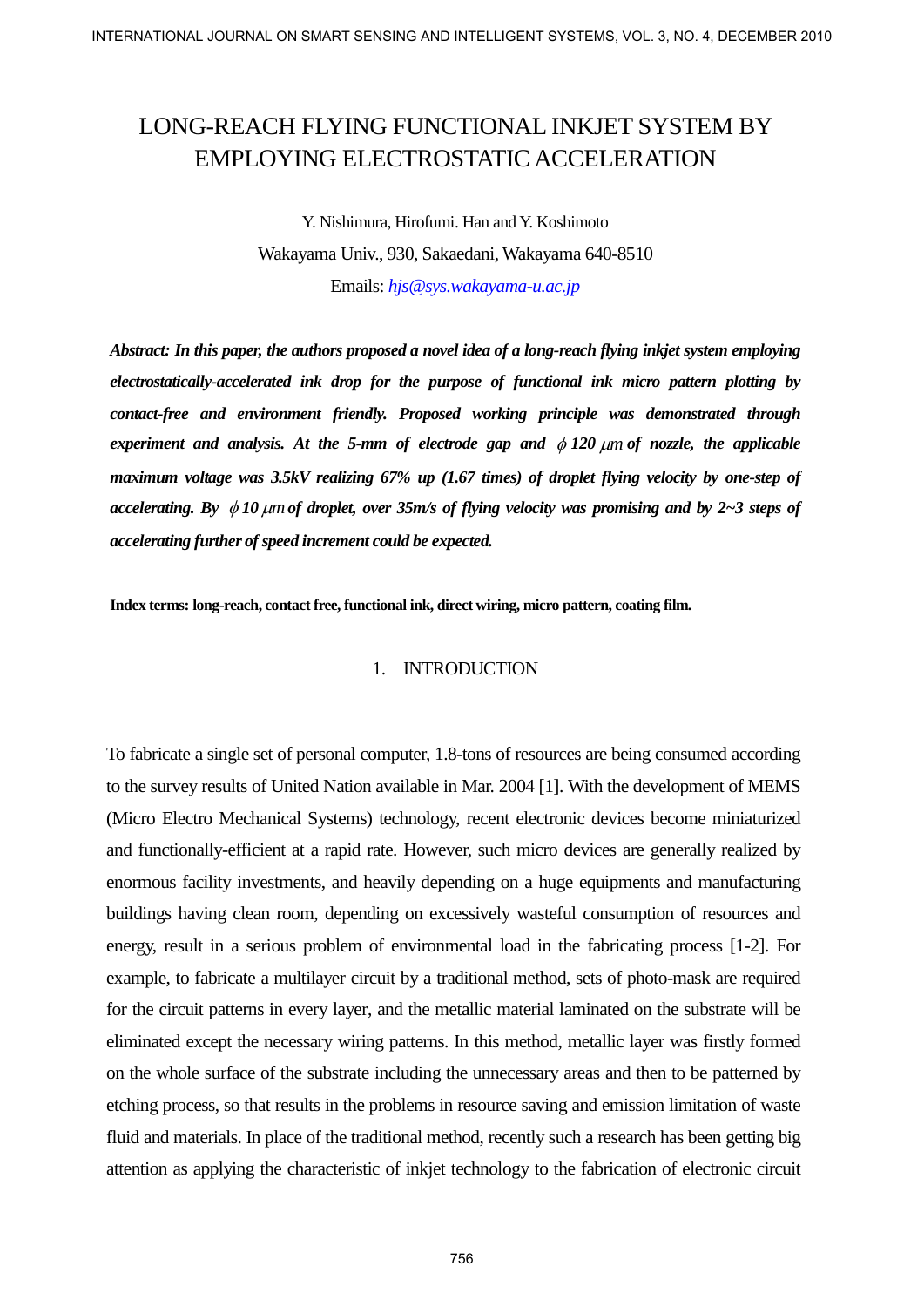wiring [2-4]. Inkjet printer could make several picoliters of ink droplet landing accurately on to the target paper by contact-free. It is exactly promising to printout micro patterns directly on to the non-planner surfaces and fine areas or flexible substrate by contact-free plotting without etching process so that make the production process become much resource saving and friendly to the environment. Originally, the printing technology was used to form photographic image, but by using a wide variety of functional ink, patterns of varied sizes can be expected and a wide range developments of new applications can be expected. In the case of electronic circuit fabrication, comparing to the traditional method of Cu-covered substrate pattern etching, if can plot wiring directly on to the substrate like inkjet printer by using electrically conductive ink, it is promising to manufacture high-mix low-volume product with much energy-saving, lower cost and quicker delivery without expensive photolithography facilities and photo mask [5-7]. Further more, by using multi nozzle and ink-sorting, it will also be prospective to printout LCR or semiconductor element with low cost like today's color printer. In coating field, it is considerable to form a wide variety of overcoating at the micro space region, like anti-charging coating, anti-reflective coating or magnetic shield coating, as well asthe photo-resist patterns for the semiconductor process.

However, comparing to the traditional ink which has been used in the offices or at home by existing inkjet printer, the functional ink generally shows higher of viscosity and specific gravity. Further, in the expected applications mentioned above, the surrounding operating condition for the direct drawing by inkjet is generally not so good but have non-planar surface. For instance, in the application of follow-on wiring after electronic packaging, there generally exist the high of bumps at the surrounding, so that a strong pumping force is absolutely necessary to make the ink droplet have higher of kinetic energy to guarantee a long distance flying and accurate drawing of micro patterns. But, existing inkjet technology has the problem of insufficient ejection power in principle when using functional ink something like metallic nano-particles.

## 2. PROBLEMS IN EXISTING INKJET TECHNOLOGY

The existing inkjet technology can mainly be divided to electro-mechanical (piezo-type) (figure 1) and electro-thermal conversion type (bubble-type) (figure 2). In the piezo-type, the pumping force is generated by the vibration dynamics of the piezoelectric element, and in that of bubble-type is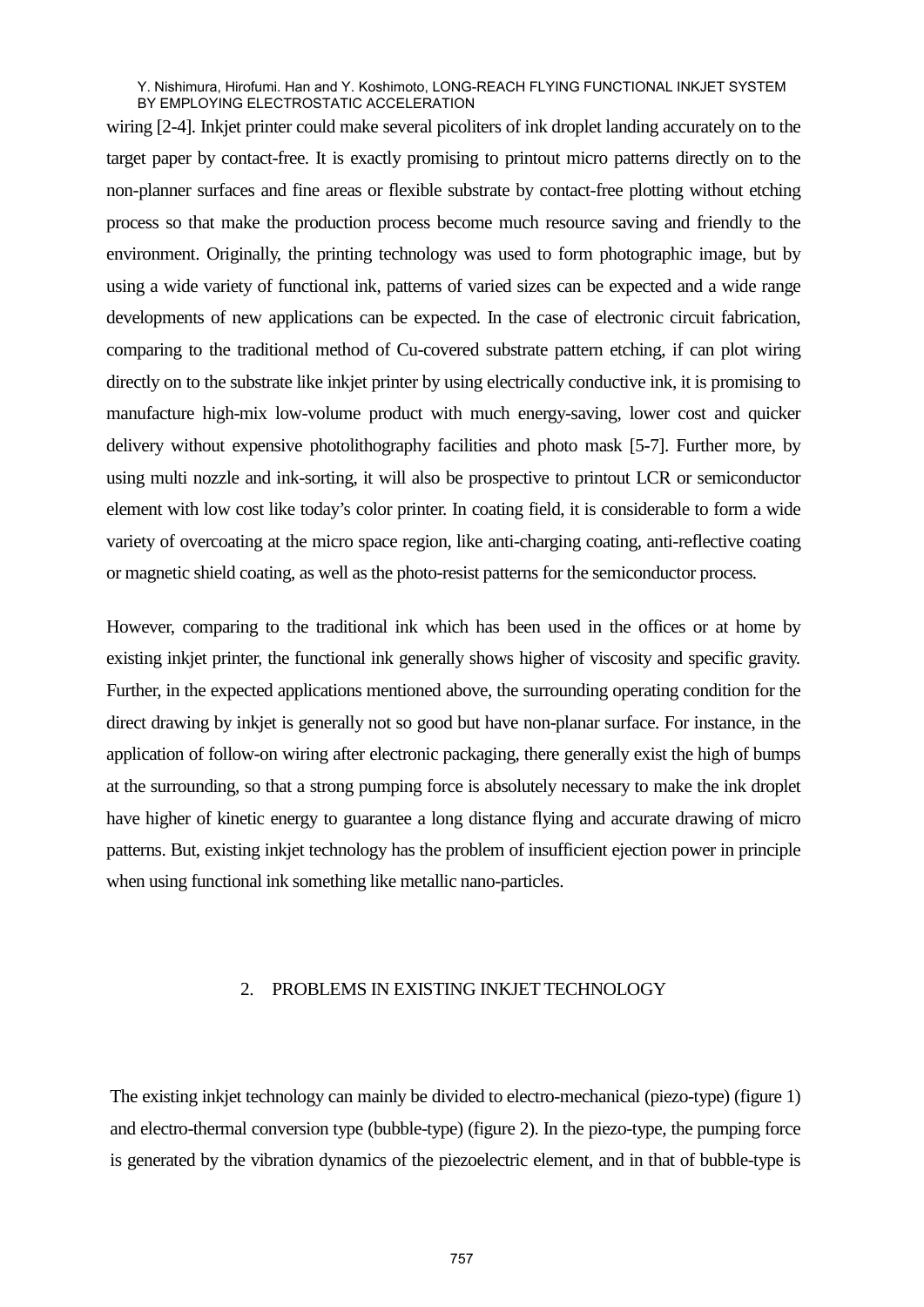by the air bubble generated by thermal energy from the heater. In the bubble type, the temperature rise of the heater might be  $300~500~\textdegree C/\mu s$  [7-10]. In order to buildup a higher of pumping force by employing the existing inkjet technology, it is necessary to increase the sizes of piezo element in piezo-type or the heater area in bubble-type. However, this will inevitably result in not only the size enlargement in ink head and high energy consumption, but also reduce the properties such as the miniaturization, reliability and durability of the inkjet device as well as its ability of the pattern refinement. Further, due to the high temperature rise in bubble type, the utilizable sort of the functional ink will be greatly limited [13]. Besides, if increase the pumping power in existing inkjet, the ink will become spray at the outside of the nozzle due to the higher of the shearing force than the surface tension of the droplet so that difficult to realize a long distance flying and the fine pattern print. In this paper, we proposed a new type of ink drop accelerating mechanism in order to realize a long-reach flying and fine pattern print when utilizing functional ink.



Figure 1. Piezo type inkjet printer [11, 12]



Figure 2. Bubble type inkjet printer [11, 12]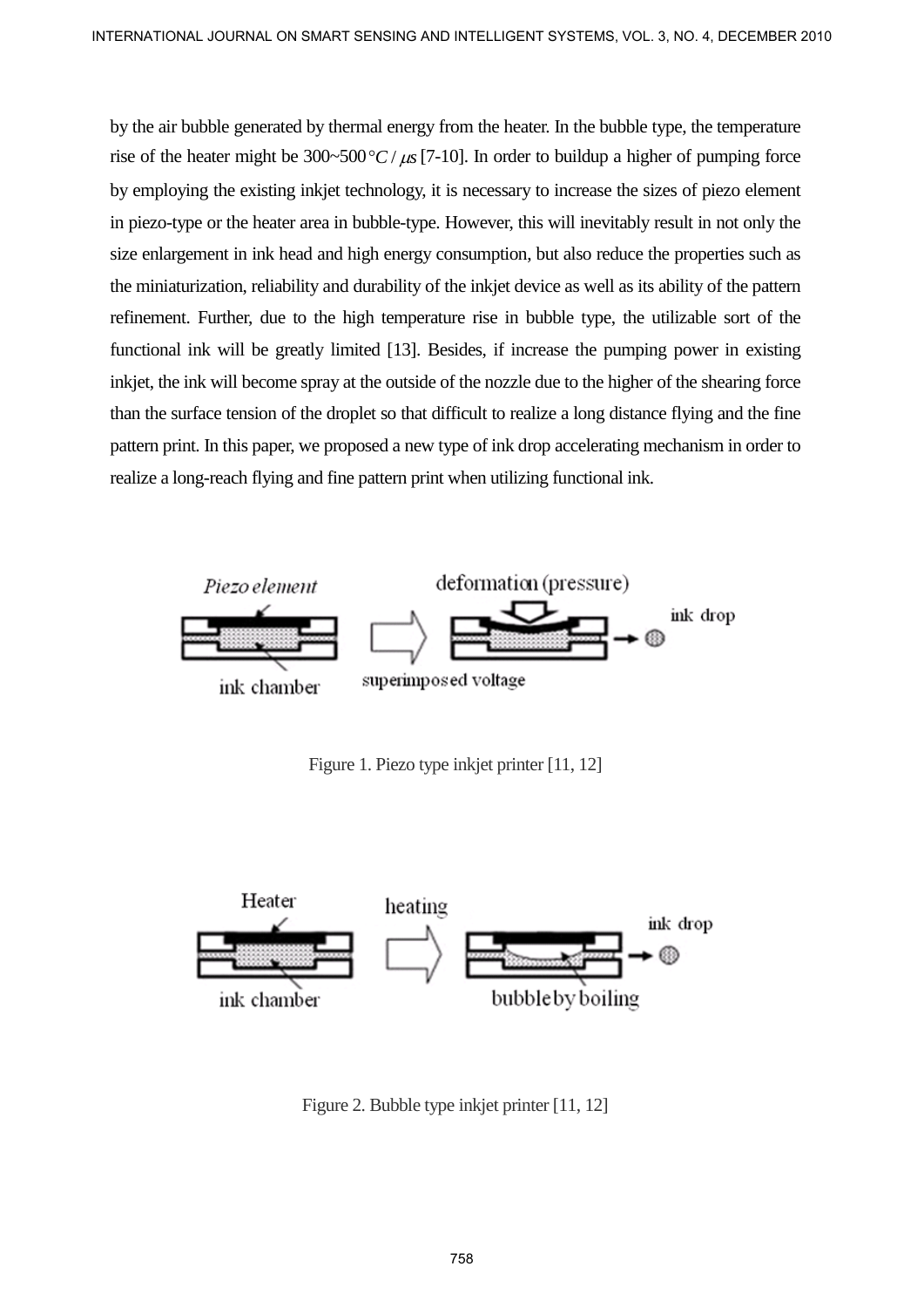## 3. WORKING PRINCIPLE OF PROPOSED APPROACH

As a means of long-reach flying for the ink droplet, it is one of the thinkable approaches by increasing the size of the piezo element in piezo-type inkjet or increasing the dimension of the heater element in bubble-type to increase the pumping power. However, due to the size restriction from the structure miniaturization and the requirement of fine patterns, this approach has principle limitation and improper to the realization of a high ejecting power. In addition, because of the high temperature rise in bubble-type, the utilizable ink-sort will be greatly limited when considering employment of the functional ink in bubble-type inkjet.

In order to increase the ink droplet flying distance and to realize fine pattern print, the authors proposed for the first time to employ mechanism of electrostatic acceleration to the existing inkjet system. To be more precise, by applying a high voltage between the inkjet head and another electrode disposed in outside of the inkjet head, it is possible to accelerate a charged ink droplet and make it fly with a higher of kinetic energy to the target after ejecting out from the nozzle. The schematic illustration of proposed structure is shown in figure 3.



Figure 3. Working mechanism of electrostatic acceleration for the charged ink droplet: (a) Before the ink liquid ejecting out from the nozzle; (b) After ejecting out from the nozzle.

As shown in figure 3, by applying a high voltage to a grid patterned electrode disposed in front of the nozzle, an electrical field between the electrode and the nozzle was generated. In this way, an electrode polarization is generated on the ink liquids inside of the nozzle, and electrical charge will be stored on the surface of the ink droplet until the ink droplet to be ejected from the nozzle. The ejected ink droplet from the nozzle will be accelerated by the electrostatic force and flying to the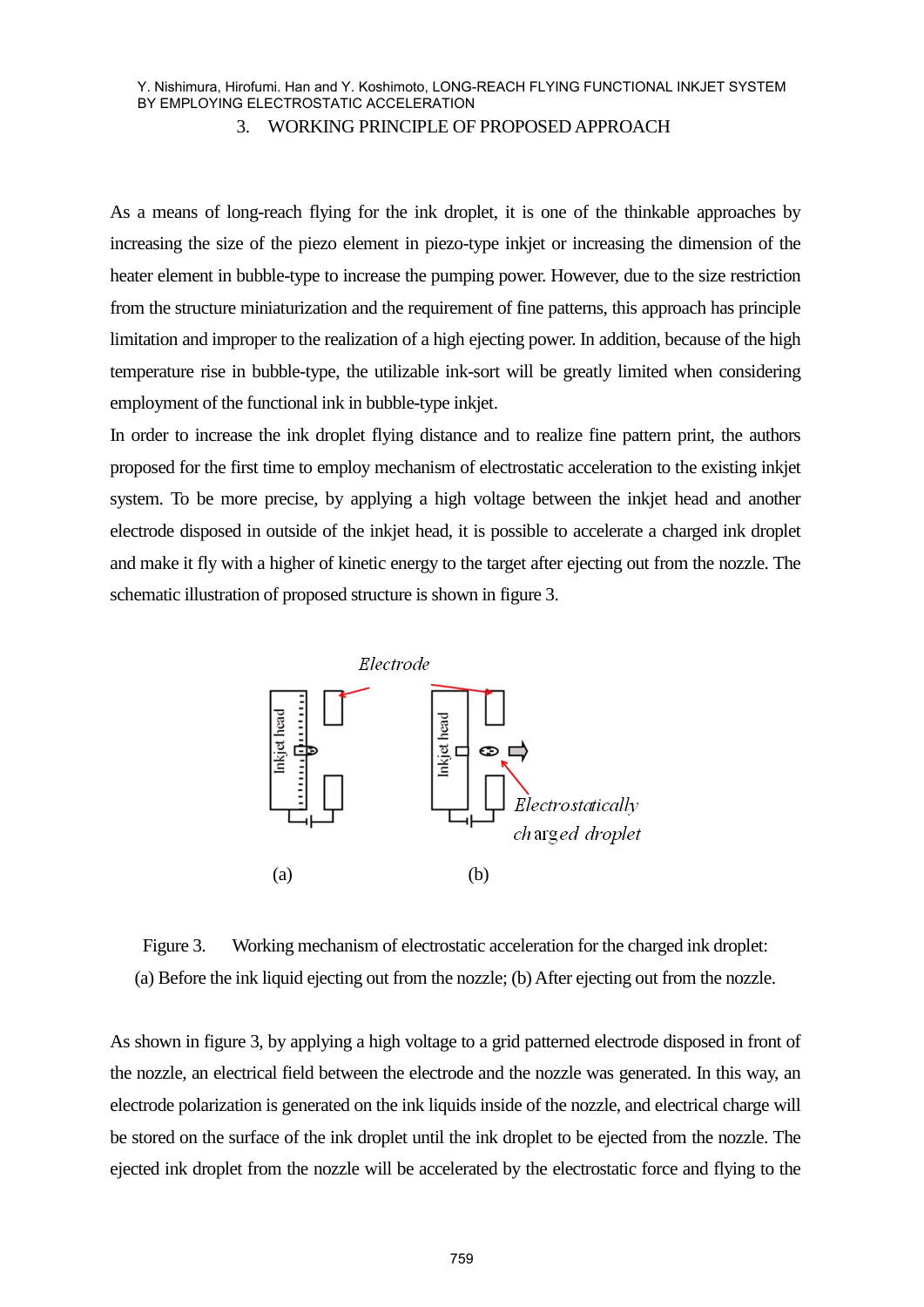electrode with a high kinetic energy. At the moment when the droplet is passing through the grid patterned electrode, by switching off the applied voltage the charged droplet will be flying to the target with the accelerated terminal velocity, or by inverting the polar character of the electrode, that of droplet will be accelerated further and got higher of kinetic energy to flying to the target so that a long-reach flying and fine pattern plotting could be realized with a general pumping power by utilizing the existing inkjet system.

It is Dr. Harold Kaufman in NASA who proposed ion electrostatic acceleration first in 1950s as a rocket engine for the deep space propulsion [14-16]. Later, this mechanism was employed in the applications of semi-conduction fabricating devices such as ion milling or sputtering etc. The working principle on the most general Kaufman-type ion gun is shown in figure 4. The electrostatic accelerating grid was made by thickening holes (diameter: several mm) on a less than 1mm-thick of plate, and closely arrange 2~3 plates with a less than 1mm of the gap. These grids were named as screen, accelerating and decelerating grid as shown in figure 4.



Figure 4. Working mechanism of Kaufman-type ion gun [16]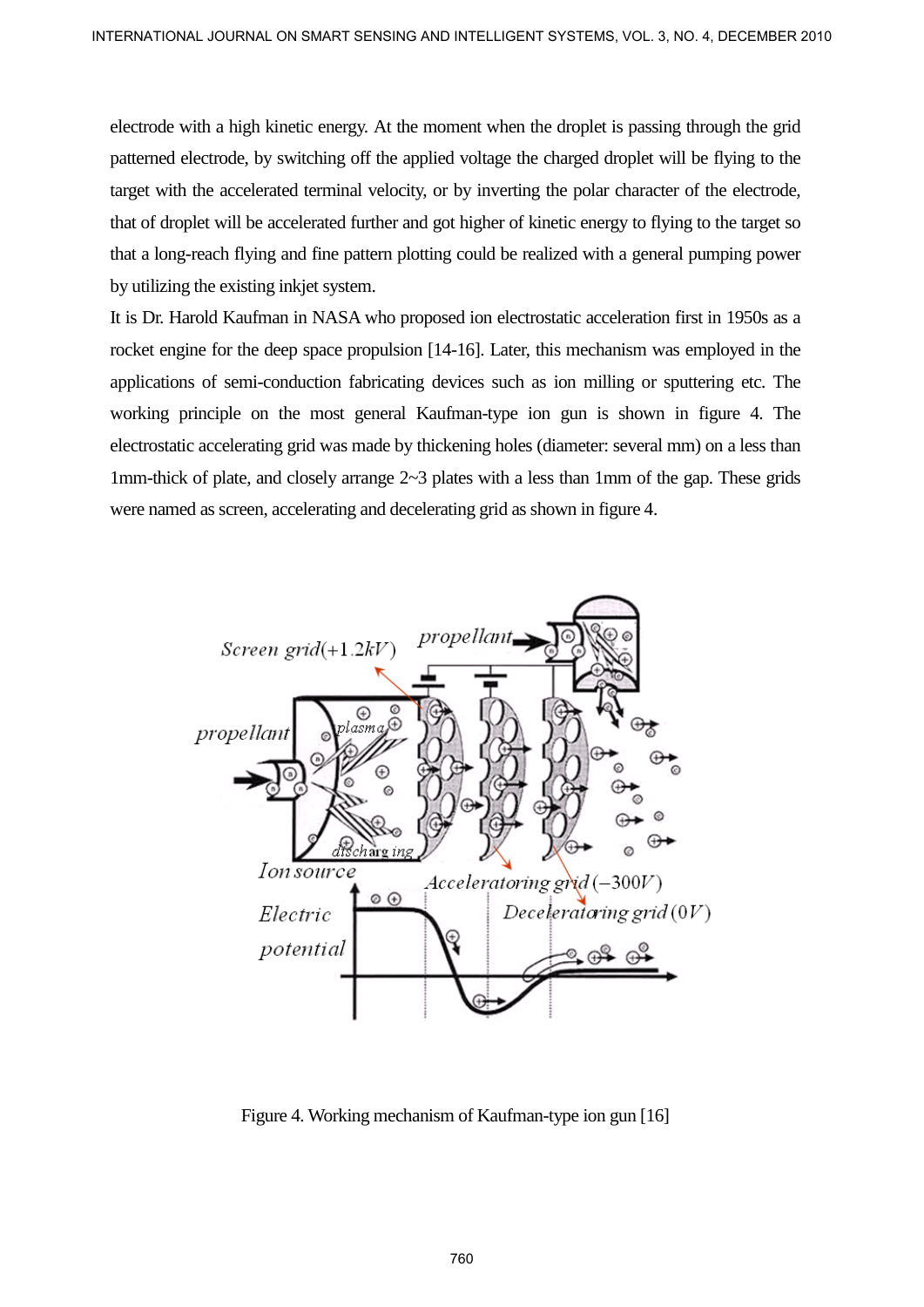In figure 4, by applying +1.2kV, -300V, and 0V of voltage on to the screen grid, accelerating and decelerating grid respectively, the ion can be drawn from the ion source, and then ejecting to out side as an ion beam lastly with the energy of electric potential difference between the screen and the decelerating grids. The minus field formed by accelerating grid, will make the ion to be drawn from the ion source easily due to the enlarged electric field between the screens and accelerating grids. Further more, it can also deter the backward flow of the ion from the downstream of the decelerating grid. In order to avoid the drawn and accelerated ion bumping to the grids directly, it is important to design and arrange the holes on the grid definitely.

#### 4. EXPERIMENATAL RESULTS

The built quantity of electric charge on the ink droplet is related with many parameters such as the size of nozzle diameter, the distance between the nozzle and the electrode, the viscous force of the ink droplet, the surface tension and the interfacial aspect as well as the amount of applied voltage etc. In addition, there exists a limitation in the built quantity of electric charge on the ink droplet because of the bursting spray phenomenon. When the related parameters mentioned above such as the nozzle diameter etc. are decided, at the condition of no pumping force and zero of the ink liquid initial velocity, by gradually increasing applied voltage between the nozzle and the electrode, the realizable maximum charge on the ink droplet till the droplet pulled out from the nozzle could be understood. In order to evaluate the possibility of applying electrostatic accelerate principle to the long reach flying inkjet system, such an experimental setup was built up as shown in figure 5. It is composed of a camera DMK-31BF03 made by Imaging Source Co., and a magnetic valve INKX0517500A (Very high speed micro dispense valve) made by Lee Co. having  $\phi$ 127µm of nozzle as well as driving circuit IECX0501350A.

Figure 6 shows one of the experimental results of stroboscopically-illuminated photograph at the condition of  $8 \mu s$  of light-emitting time with the intervals of  $100 \mu s$ . From the photographic images got by the first photogenesis and the second one, the droplet flying velocity could be calculated.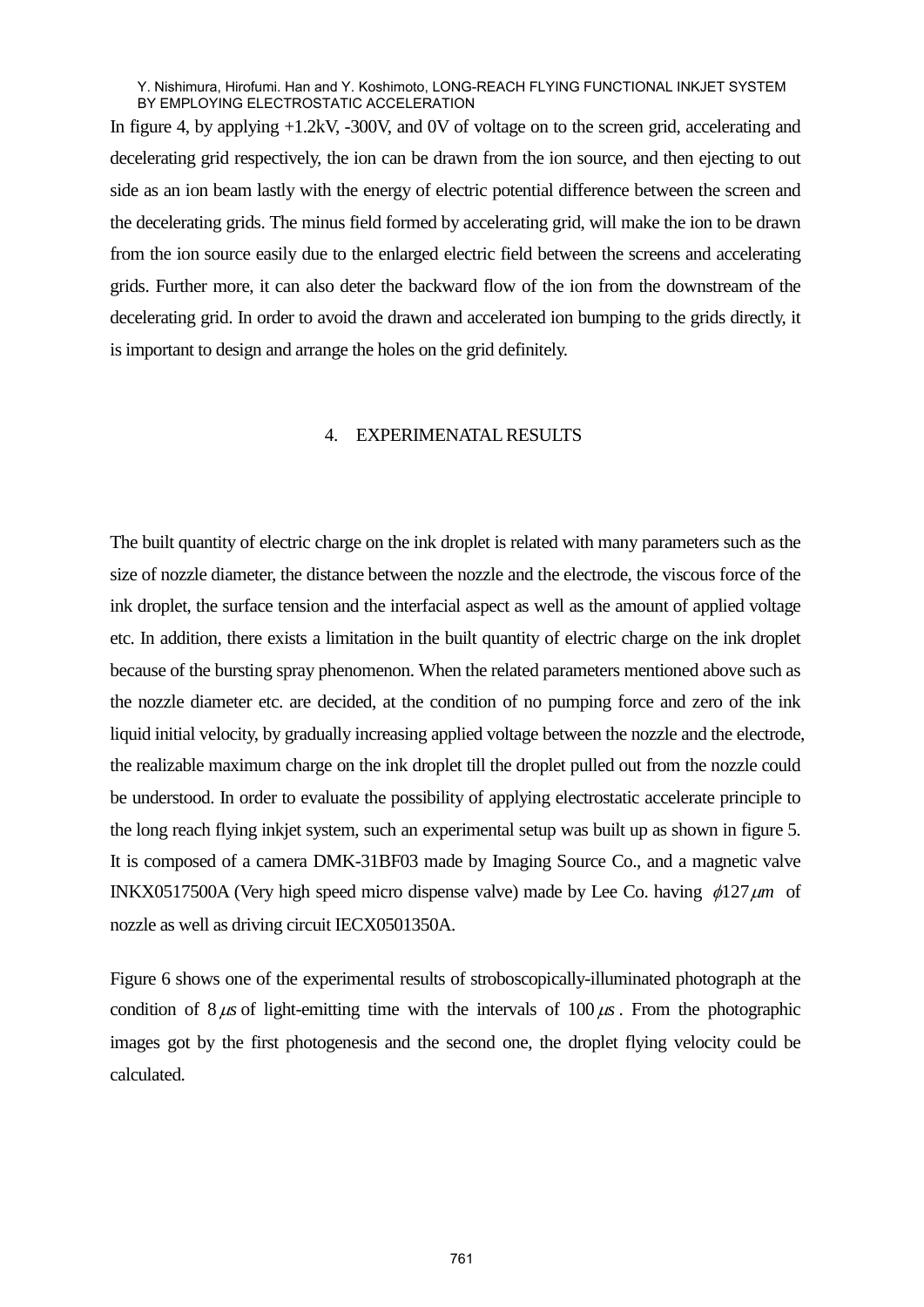

Figure 5. Experimental setup for the evaluation of long reach flying inkjet system by employing electrostatic acceleration mechanism on to ink droplet.



Figure 6. Stroboscopically-illuminated ink droplet flying measured by multiple exposure.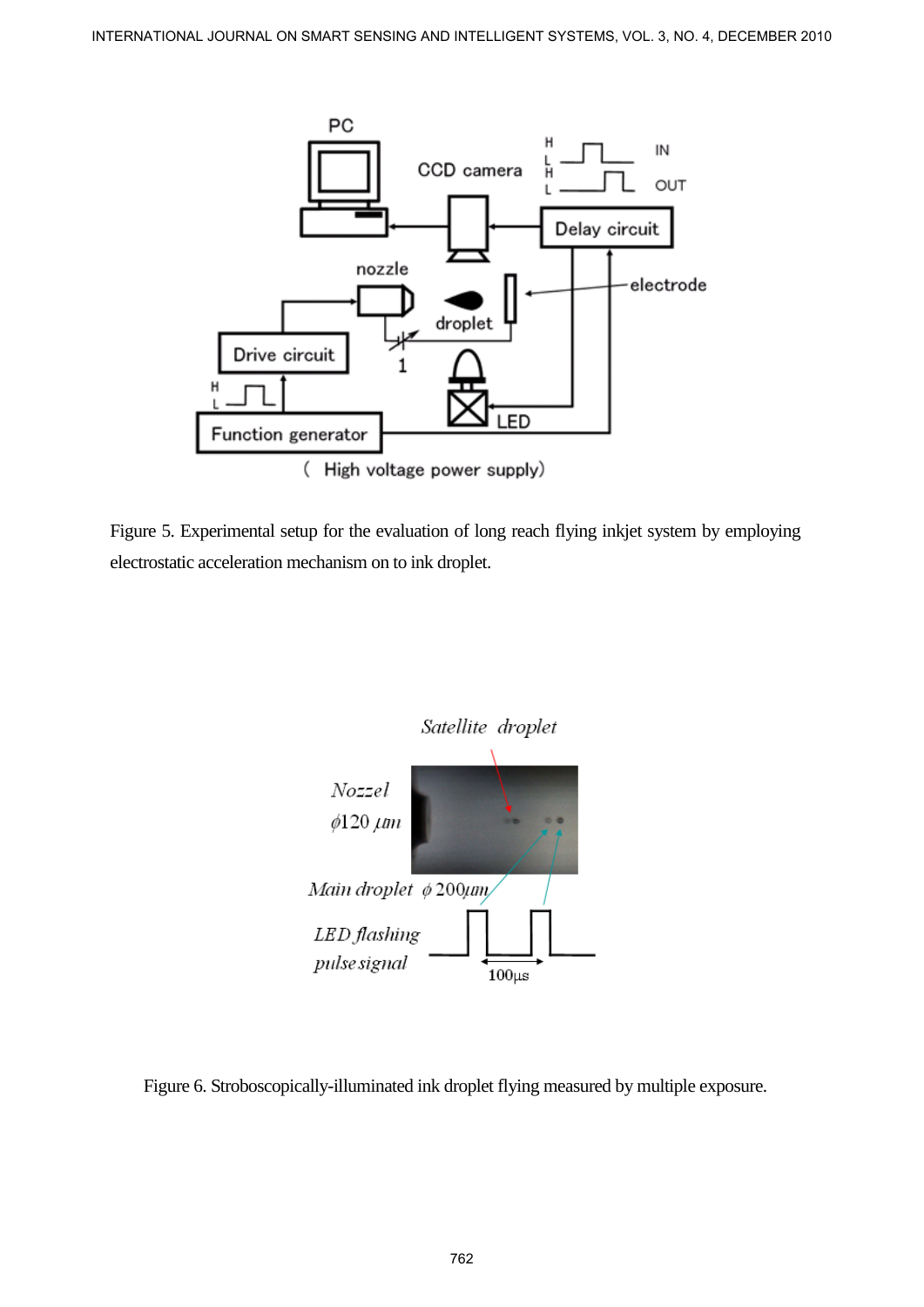Figure 7 shows the continuously shot photographic imagery of the droplet flying during the period of discharge from the nozzle to the desorption from the nozzle at the condition of  $10 \mu s$  of serial shoot duration without electrostatic acceleration. It was clear that the ink droplet did not immediately become a ball shape but stay flying carrying in a long tail.



Figure 7. Photographic imagery of the flying ink drop when the ink is in the charge-free state

From figure 7, it is predictable that in the electric field the charge on the flying ink drop will be distributed intensively on the apical part of the ink drop. For the purpose of a long reach flying by means of the electrostatically accelerated ink droplet, it is the key issue how to increase the amount of built electric charge as higher as possible in the limited period of time during which the long tail ink droplet does not completely break away from the nozzle yet. Experimental result on the electrostatic acceleration was shown in figure 8. From figure 8 it was clear that according with the increment of applied voltage the amount of built electric charge on the ink drop will be maintained an upward trend, and the flying speed of the ink droplet was increasing. Simulation by FEM analysis was also performed employing software ANSYS. The flying velocity differences in the ink droplet between the experimental result and that of analysis might be due to the used flying condition difference. In the experiment, the ink drop was electrically charged in a limited time, while, in simulation, the analysis was performed in an infinite steady state because of the ability limitation of used software.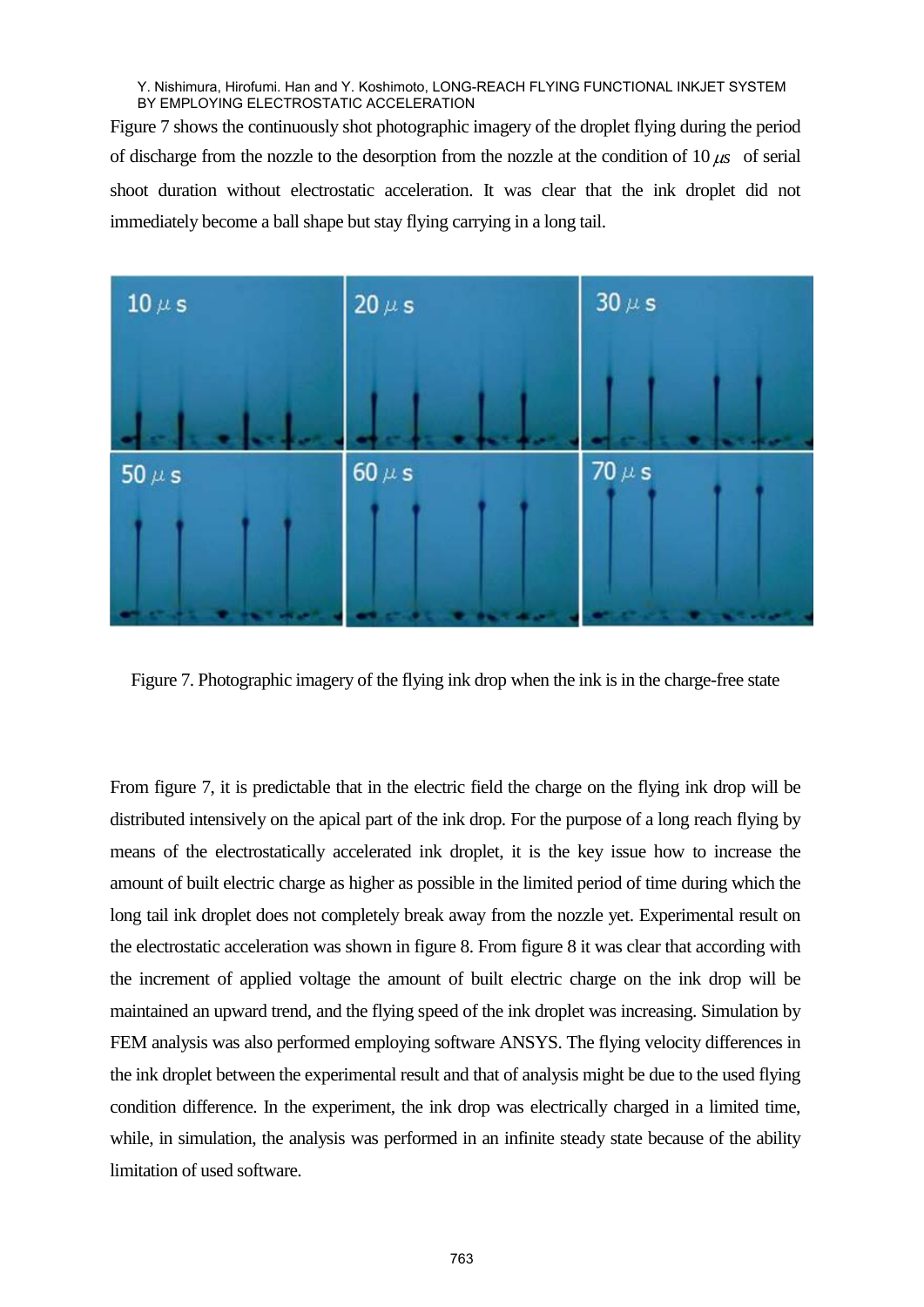

Figure 8. Relationship between the applied voltage and increased ink droplet flying speed.

In our experiment, it was also understood that although the increment of applied voltage can make a contribution to the acceleration and longer of flying distance for the ink droplet, there exists a limited maximum value in the increment of applicable voltage over which the ink drop will be burst out before pumping. When the distance between the nozzle and the correspondent electrode was 5-mm long, in our experiment the applicable maximum voltage was 3.5kV, and the increased droplet flying velocity was about 67% up (1.67 times) from the initial speed of no applied voltage. Figure 9 shows the photograph of bursting ink droplet after it was over charged. As shown in figure 9, when the applied voltage was over 3.5kV the charged ink drop was burst out in the forefront of the droplet before pumping. This result is due mainly to the electrostatic attraction generated from the Coulomb force which was stronger than ink drop surface tension.



Figure 9. Bursting of ink-drop at a high voltage over 3.5kV.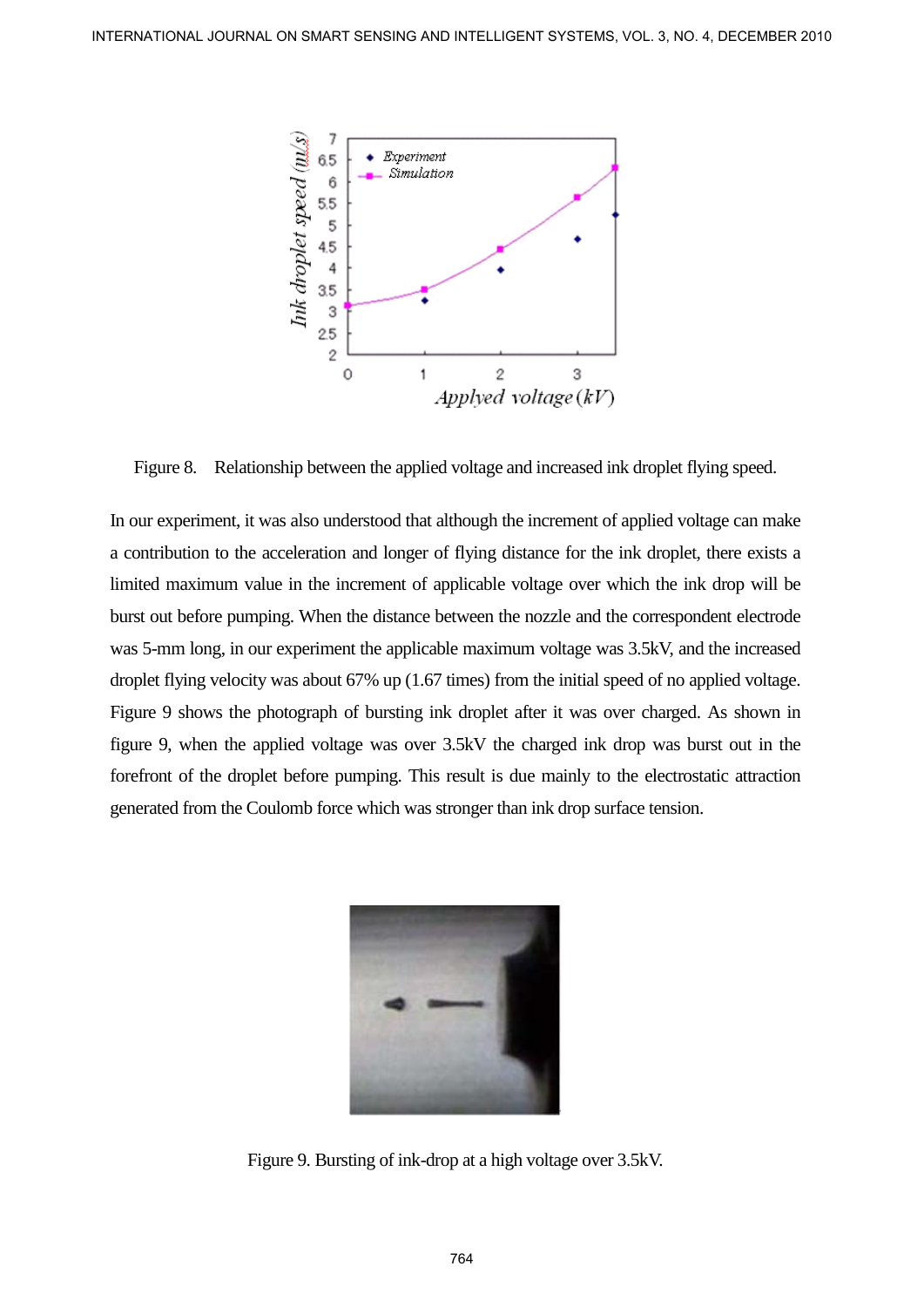In the experiment it was known that when too big amount of the charge is built up in the ink liquid, forefront of the ink droplet will be deformed, burst and diffused like a spray. The realizable maximum charge amount *Q* on ink drop could be calculated by the following Rayleigh's formula [17].

$$
\frac{Q^2}{64\pi^2 \sigma \varepsilon_0 R^3} \le 1 \quad \dots \dots (1)
$$

Where, Q is maximum charge amount,  $\varepsilon_0$  is space permeability,  $\sigma$  is surface tension on droplet, and *R* is dimension of the droplet radii.

The charged amount *Q* on ink drop can be calculated by employing the following formula 2 associated with the principle of conservation of energy. Where, the required ink drop flying initial velocity  $v_0$  and the accelerated terminal velocity  $v_0$  was got from experiment. In formula 2, the air resistance was ignored.

$$
\frac{1}{2}mv^2 = QV + \frac{1}{2}mv_0^2
$$
 ...... (2)

In a uniform electrical field *E*, the received Coulomb force  $F_q$  on the charge *Q* can be described as formula 3. Where, *d* means the distance between the electrode plates, and *V* is applied voltage.

$$
F_q = QE = Q\frac{V}{d} \quad \dots \dots \text{ (3)}
$$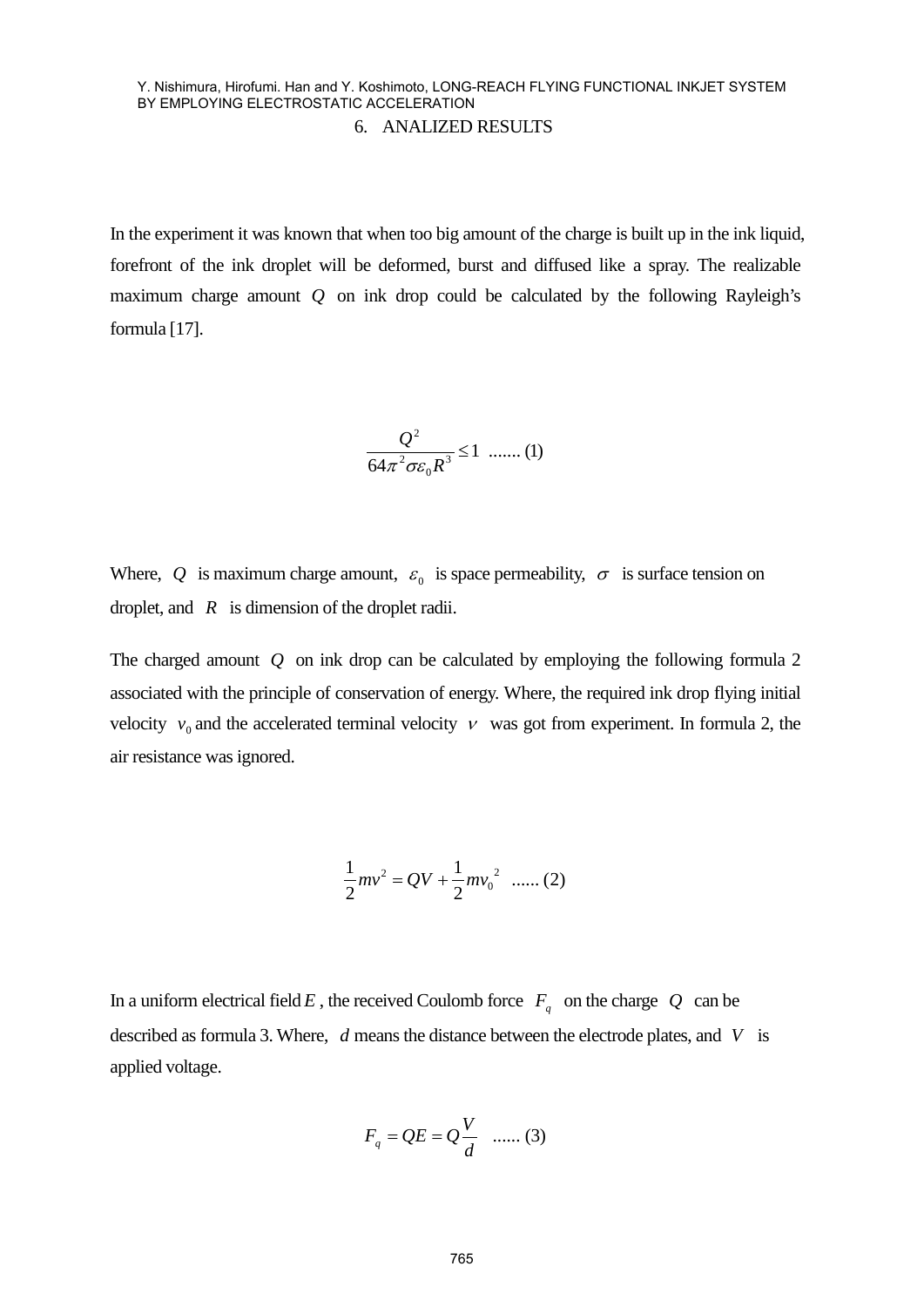In practical, the charged ink droplet will receive not only Coulomb force but also air resistance  $R_f$ , when flying in the air. Air resistance  $R_f$  can be calculated by formula 4.

$$
R_f = \frac{1}{2} C \rho S \left[ \frac{d}{dt} x(t) \right]^2 \dots \dots \tag{4}
$$

Where,  $\rho$  is air density (= 1.2kg /m<sup>3</sup>), C is coefficient of air resistance, S is projected area in the forefront of the ink drop, and  $\frac{d}{dt}x(t)$  is the ink drop velocity relative to air.

When the charged ink drop is flying in the electrical field of air medium, its motion equation can be described as formula 5. Where, *M* means the quality of the ink droplet.

$$
M\frac{d^{2}}{dt^{2}}x(t) = QE - \frac{1}{2}C\rho S \left[\frac{d}{dt}x(t)\right]^{2}
$$
...... (5)

The coefficient of air resistance *C* can be calculated by using Reynolds number from formula 6. Where, *D* is the droplet diameter, and  $\mu$  is the coefficient of air viscosity (= 1.8 × 10<sup>-5</sup> *Pa* ⋅ *s*).

Re = 
$$
\frac{D\rho}{\mu} \frac{d}{dt} x(t)
$$
 ...... (6)

In inkjet, the Reynolds number of droplet is generally in the range of  $2 < R_{e} \le 500$ , so that the relationship between Reynolds number  $R_e$  and the coefficient of air resistance  $C$  can be described as formula 7: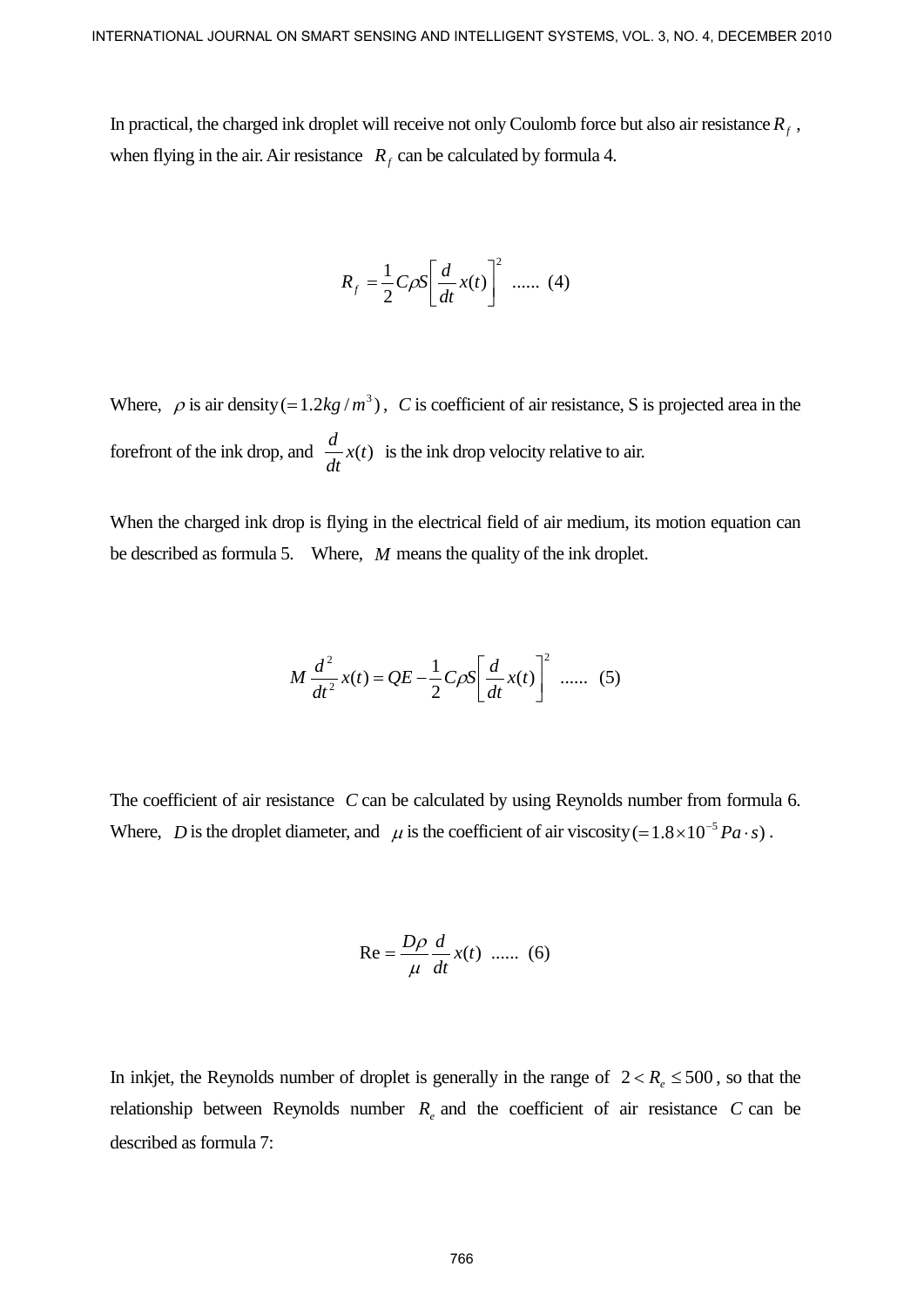$$
C = 10 \text{Re}^{-\frac{1}{2}} = 10 \left[ \frac{D\rho}{\mu} \frac{d}{dt} x(t) \right]^{-\frac{1}{2}} \dots \dots (7)
$$

By substituting formula 7 to the 5, the flying velocity of the droplet could be calculated. Figure 14 shows the evaluated results from formula 1 and 5 associated with the relationship among the droplet diameter, applied voltage as well as the droplet flying velocity



Figure 11. Relatoinship among droplet diameter and applied voltage as well as droplet flying velocity: (a) When the distance between nozzle and charging electrode is 5-cm; (b) When the distance between nozzle and charging electrode is 10-cm

In figure 11 it was shown that when the droplet diameter is tens of  $\mu$ *m*, its velocity can reach over several ten meters per second easily by employing electric acceleration. Received electrostatic force in droplet is proportional to its surface area, and when its volume become smaller, received electrostatic force per unit volume will become higher. In this way, the smaller the diameter the higher of flying speed could be realized due to the increased electric accelerate effect as shown in figure 11. Further, it was also known that the shorter the distance between nozzle and electrode the stronger the generated electrical field, so that result in a stronger of electrostatic force on droplet. It is clear that by 2 or 3-steps of accelerating, further of speed increment and longer of flying distances in droplet are promising.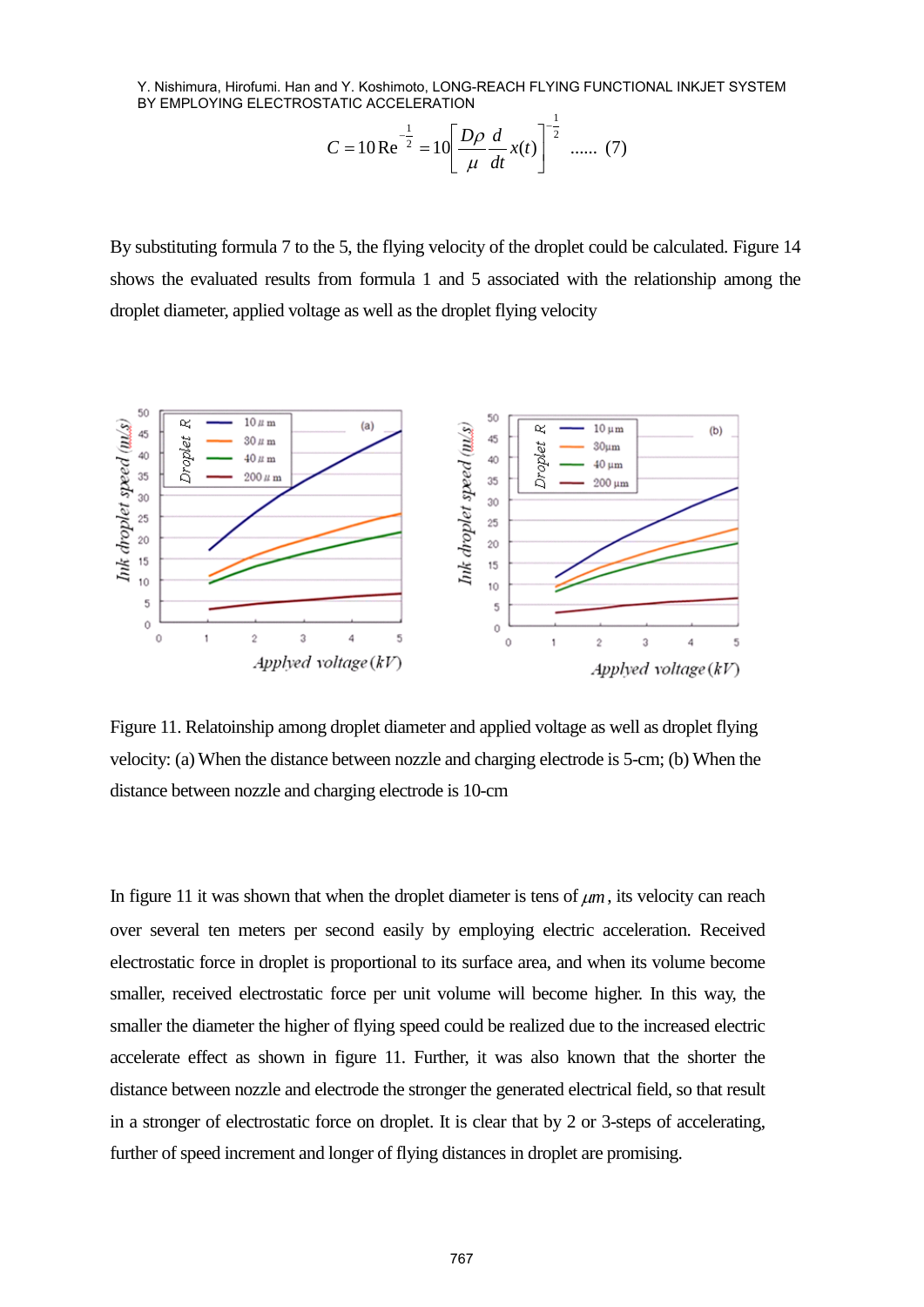As mentioned above, when there is only one charging electrode in the accelerating system, further of acceleration effect is not expected due to the limitation of applicable voltage. In order to accelerate the flying ink droplet further without droplet bursting, it is an approach to arrange the electrode for charging and that of accelerating respectively as shown in figure 10. In this approach, by arranging the charging electrode in the front of the nozzle, it is possible to make the ink inside of the nozzle to be electrically charged. The charged droplet which ejected from the nozzle will be accelerated by the charging electrode first, and then when the droplet pass through the charging electrode, by switching off or inverting the polarity of the charging electrode and switching on the accelerating electrode, can make the charged ink droplet to be accelerated further. In the same way, at the moment when the ink droplet pass through the accelerating electrode, by switching off or inverting the polarity of the accelerating electrode, the accelerated flying ink droplet will be accelerated further more and flying repulsively to the target with a 2-steply accelerated velocity.



Figure 10. 2steps of accelerating mechanism by means of charging and accelerating electrodes: (a) By switching on the charging electrode and turn off the accelerating electrode at the same time, make the ink to be charged till it separated from the nozzle; (b) After pumping out and separated from the nozzle, the charged ink droplet is accelerated by the charging electrode first and then by the accelerating electrode further.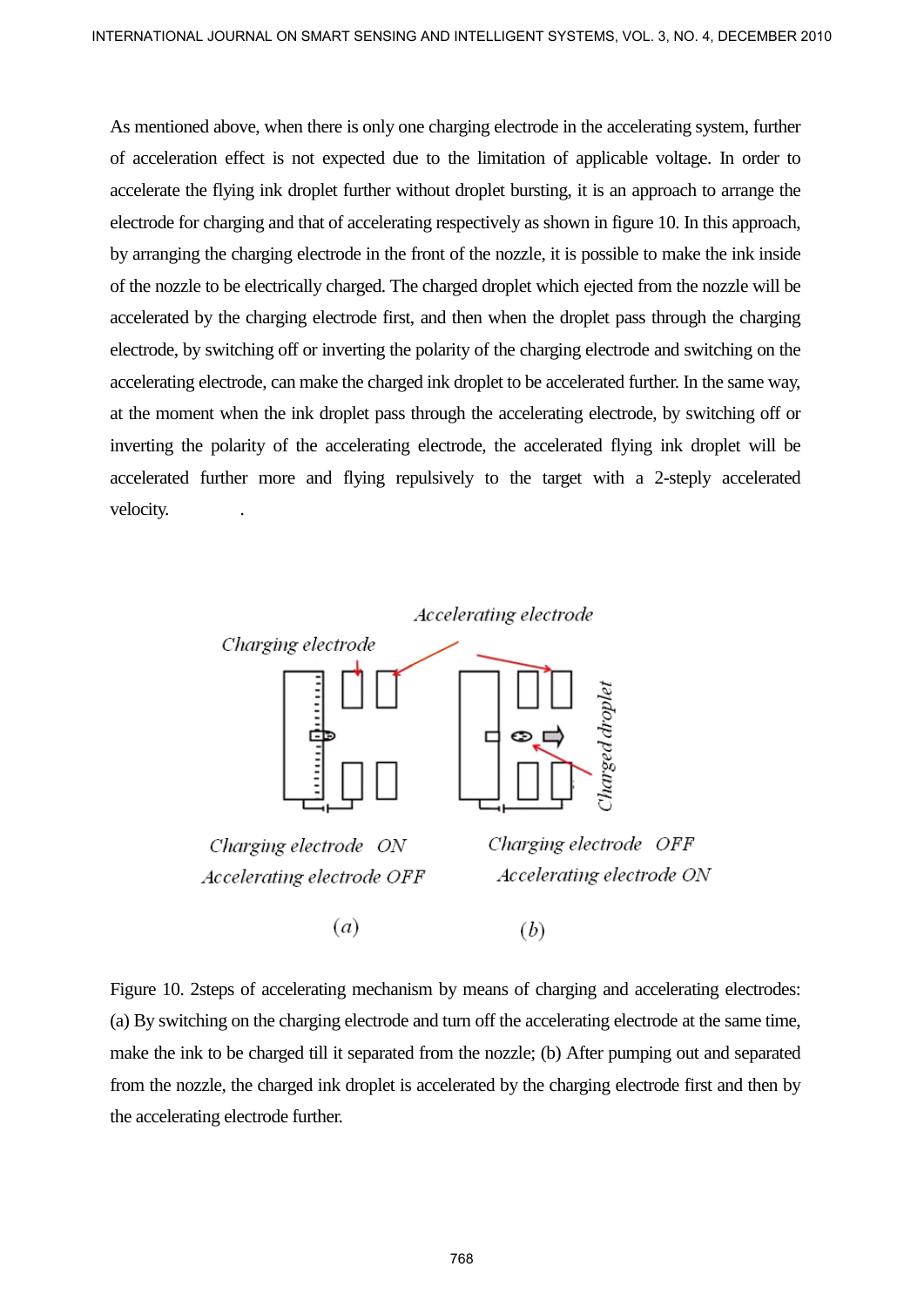A novel type of inkjet system was proposed for the purpose of a long-reach flying inkjet to realize functional ink micro pattern plotting by contact-free. The employed electrostatic acceleration principle was introduced and the proposed initial idea of inkjet mechanism was demonstrated through experiment and analysis. When the gap of electrodes was 5-mm and utilized nozzle size is  $\phi$  120  $\mu$ m, the applicable maximum voltage on the electrode was 3.5kV without accompanying the phenomenon of ink drop bursting, and 1.67 times increment on the ink drop flying velocity was realized. By using smaller size of the nozzle and  $\phi$  10  $\mu$ m of droplet, over 30m/s (10-times) of flying velocity was promising and by  $2\nu$ -3 steps of accelerating, further of speed increment could be expected. Due to the ability of high acceleration in the proposed approach, long reach flying by variety of functional ink is promising. By employing a variety of functional-ink including conductive or insulating material it is possible to printout electronic wiring, device patterns or over-coating directly on to the non level surface. Further of detailed experiment using sorts of functional ink will be performed next and the results will be reported near future.

#### **REFERENCES**

- [1] Kazuhiro MURATA, "Super Fine Patterning by Using Inkjet Technology", Japan Institute of Electronics Packing (JIEP), Vol.7, No.6, 2004, pp. 487-490.
- [2] Shiri SAKAI, "The Printed circuit Board Manufacturing Using Inkjet Technology", The Institute of Electronics Information and Communication Engineers (IEICE), Vol. 90, No. 7, (2007), pp. 544-548.
- [3] H.P. Le, "Progress and trends in ink-jet printing technology", J. Imaging Science of Technology, Vol. 42, No. 2, (1998), pp. 49-62.

[4] Y. Hagio, H. Kurosawa, W. Ito, and T. Shimoda, "Development of ink jet wiring technology", Proceedings of ICEP2005 (International Conference on Electronics Packaging), TA I-5, pp. 106-111, 2005.

[5] K. kitahara etc., "Latest inkjet technology - technical advantages and industrial application developments -", Technical Information Society, ISBN9784861041822, 2007, pp. 213-236,